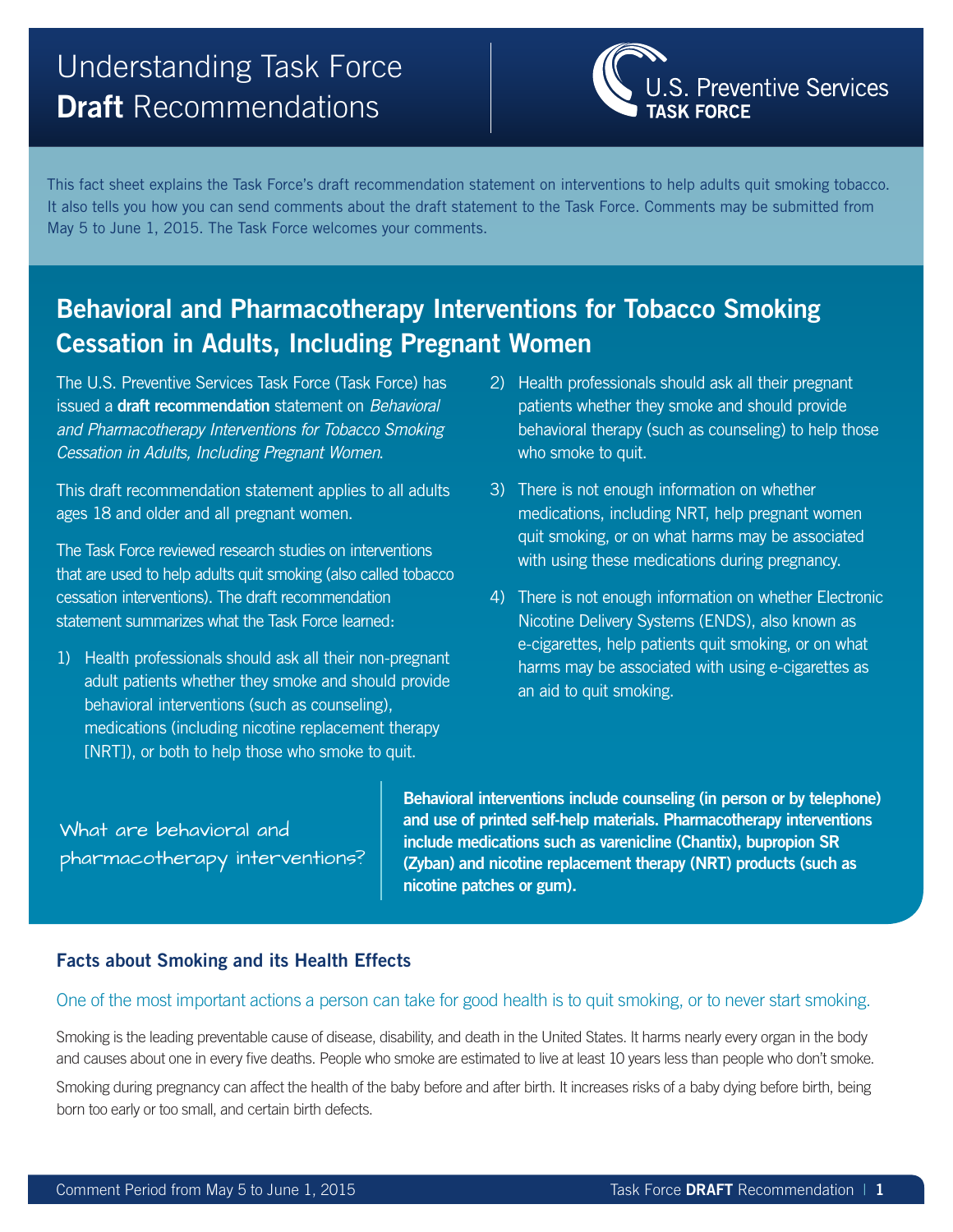### **Interventions to Help People Quit Smoking**

Effective methods are available for health professionals to help people quit smoking. These methods fall into two broad groups:

- **Behavioral interventions.** These include in-person counseling, telephone counseling, and targeted self-help materials.
- **Pharmacotherapy interventions.** The U.S. Food and Drug Administration has approved several medications and NRT products including:
	- Varenicline (Chantix)
	- Bupropion SR (Zyban)
	- Nicotine Replacement Therapy (gum, lozenges, patches, inhalers and sprays)

#### **Potential Benefits and Harms of Tobacco Cessation Interventions**

#### Non-Pregnant Adults who Smoke

The Task Force found that behavioral interventions and medications, including NRT—either alone or in combination—greatly improve the chances that a person will be able to successfully quit. They also found that the harms of behavioral interventions are likely to be small to none, and the potential harms of medications and NRT are likely to be small.

#### Pregnant Women who Smoke

The Task Force found that behavioral interventions greatly improve the chances that a pregnant woman can stop smoking during her pregnancy. Additionally, not smoking during pregnancy reduces the risk of a baby being born too small or too early. There were not enough studies for the Task Force to weigh the overall benefits and harms of using medications, including NRT, to help pregnant women quit smoking.

#### E-Cigarettes

Finally, the Task Force found that there was not enough information to determine whether e-cigarettes are more helpful or harmful for smoking cessation.

#### **The Draft Recommendations on Tobacco Cessation Interventions: What Do They Mean?**

Here are the Task Force's draft recommendations on interventions to help people quit smoking. Recommendations have letter grades. The grades are based on the quality and strength of the evidence about the potential benefits and harms of interventions for this purpose. They are also based on the size of the potential benefits and harms. Task Force recommendation grades are explained in the box at the end of this fact sheet.

When the Task Force recommends an intervention **(Grade A)**, it is because it has more potential benefits than potential harms. When there is not enough evidence to judge benefits and harms, the Task Force does not make a recommendation for or against—it issues an **I Statement**. The Notes explain key ideas.

Before you send comments to the Task Force, you may want to read the full **[draft recommendation statement](http://www.uspreventiveservicestaskforce.org/Page/Document/UpdateSummaryDraft/tobacco-use-in-adults-and-pregnant-women-counseling-and-interventions1?ds=1&s=tobacco)**. The statement explains the evidence the Task Force reviewed and how it decided on the grade. An **[evidence report](http://www.uspreventiveservicestaskforce.org/Page/Document/UpdateSummaryDraft/tobacco-use-in-adults-and-pregnant-women-counseling-and-interventions1?ds=1&s=tobacco)** provides more detail about the studies the Task Force reviewed.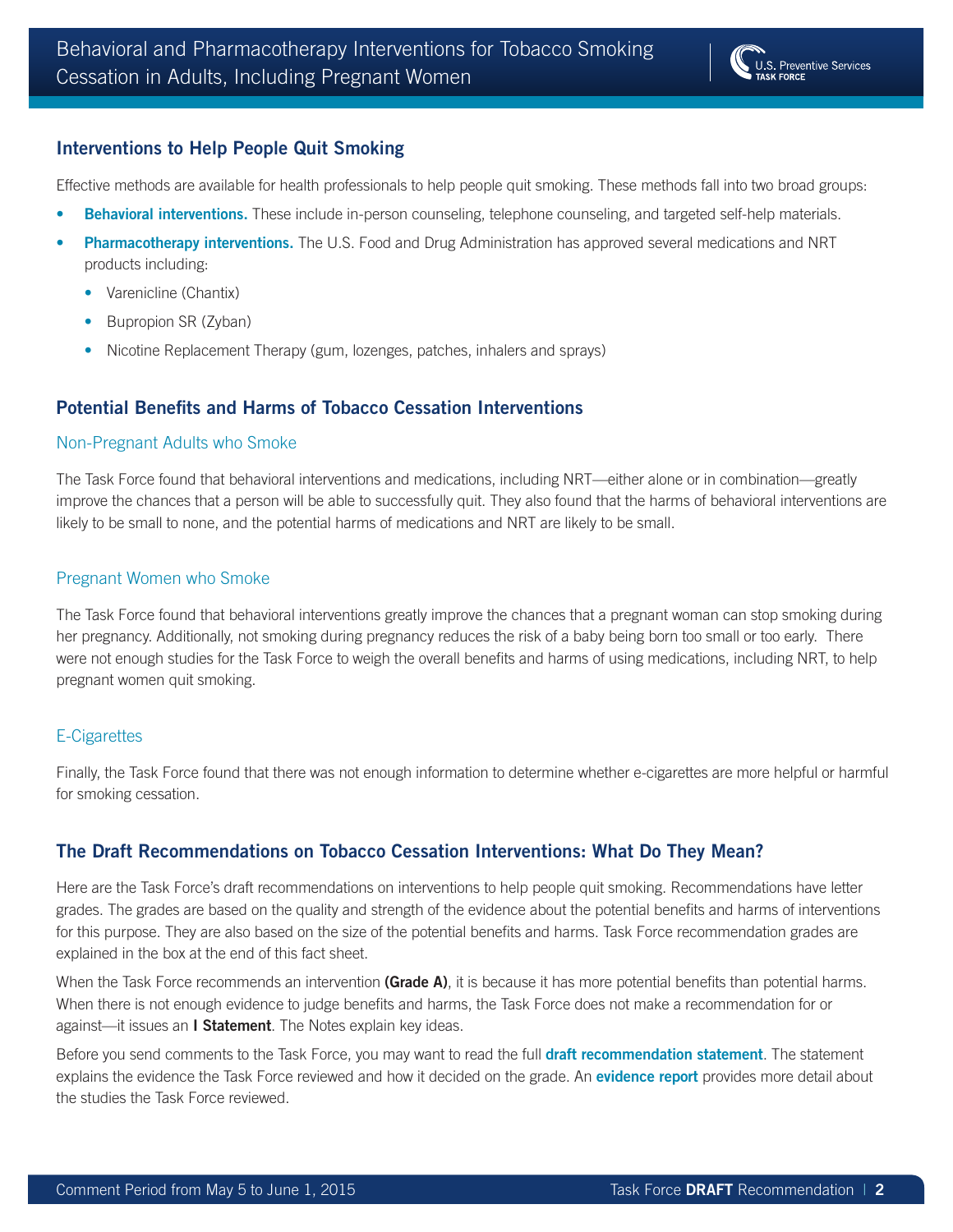

# **Notes**

# The Task Force recommends clinicians ask all adults about tobacco use and provide FDA approved pharmacotherapy or behavioral interventions, alone or in combination, for cessation among adults who use tobacco. **A Grade 1**

- The Task Force recommends that clinicians ask all pregnant women about tobacco use and provide behavioral interventions for cessation to pregnant women who use tobacco. **A Grade 2**
- **3** The Task Force concludes that the current evidence is insufficient to assess the balance of benefits and harms of pharmacotherapy interventions for tobacco cessation in pregnant women. **I Statement**
- The Task Force concludes that the current evidence is insufficient to recommend Electronic Nicotine Delivery Systems (ENDS) for tobacco cessation. **I Statement.** The Task Force recommends that clinicians direct patients who smoke tobacco to other cessation interventions with established effectiveness and safety (see above). **4**

#### 1 clinicians Doctors, nurses, nurse practitioners, physician assistants and other health professionals who care for patients.

adults Those ages 18 years and older.

FDA U.S. Food and Drug Administration.

pharmacotherapy Medicines, including nicotine replacement therapy products.

behavioral interventions Examples include counseling and use of self-help materials.

- 2 cessation Quitting smoking.
- 3 current evidence is insufficient The Task Force did not find enough information in the studies to make a recommendation for or against this service.
- 4 Electronic Nicotine Delivery Systems E-cigarettes.

#### **Established** effectiveness and safety

Research studies have shown that interventions such as behavioral counseling, medicines, and NRT, are safe and help people successfully quit smoking.